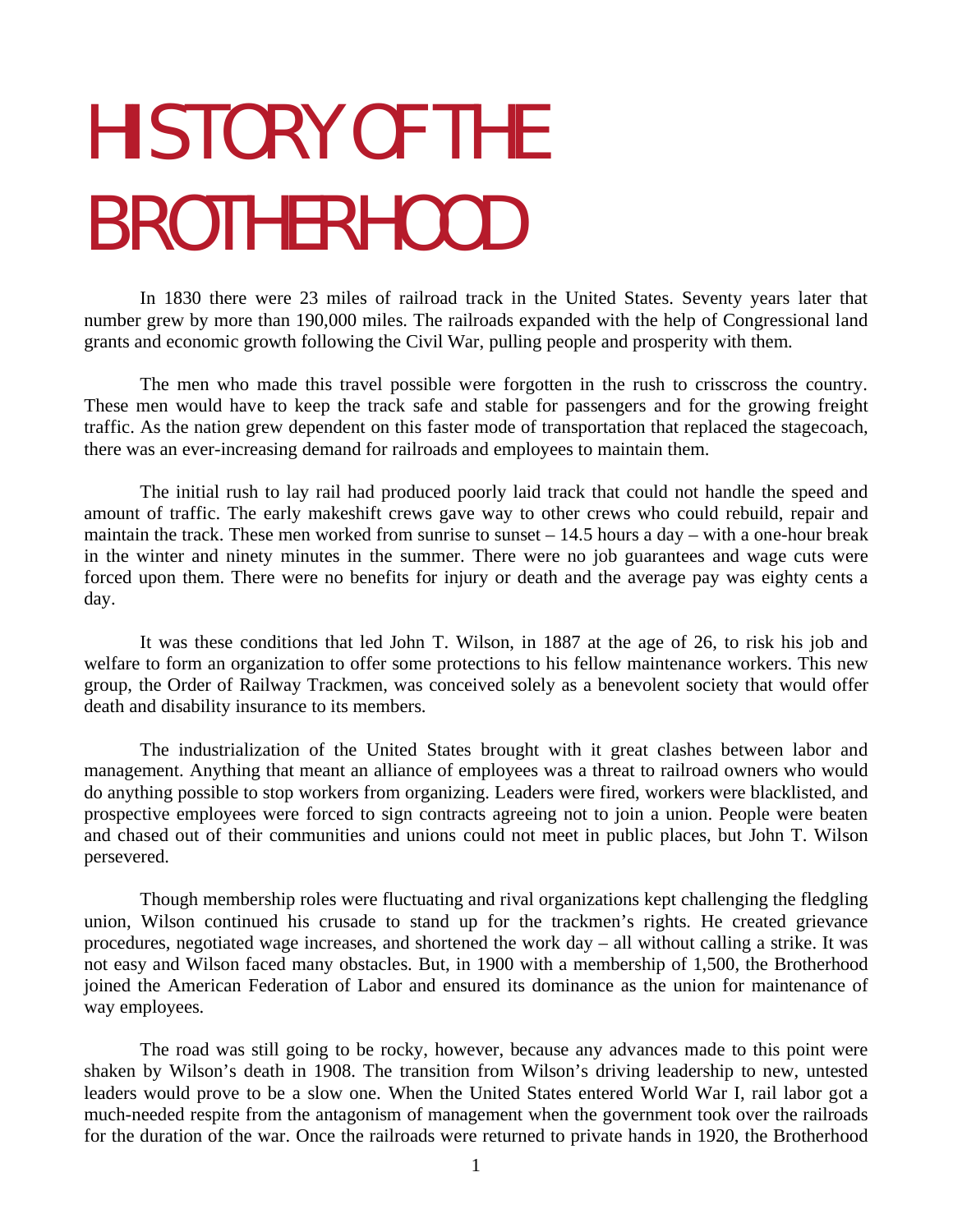was beset with problems that ranged from financial difficulties to worker disenchantment with the union.

The middle of the decade brought a partial solution with the Railway Labor Act of 1926 (RLA), which abolished the Labor Board – an entity that sided with management more often than labor – and helped solidify collective bargaining as an accepted procedure.

Gains for the union came slowly in the way of increased membership, unity and higher pay, but that all came to a near halt with the Great Depression. Hundreds of thousands of jobs were lost and unions had to work to shore up what they could and negotiate minimum wage reductions instead of increases.

The recovery from the depression brought greater government involvement in the railroad business as legislation was passed to create retirement plans, unemployment benefits and national minimum wage standards for additional employee protection.

The 1940s brought World War II and rail labor worked hard to support the war effort by keeping supplies and troops moving. The government effectively prohibited strikes and kept a close watch on the status of labor negotiations.

After the war, technological advances threatened employment levels and inflation threatened standards of living. Once again, the union held its ground and continued to get wage increases and improved benefits, struggling against railroad claims of decreasing profits resulting from competition with the trucking and airline industries. This period also ushered in the beginning of a decline in BMWE membership.

With the advent of deregulation in the 1980's, the union's membership continued to decline. The 1990's brought legislative attacks from an anti-labor administration that fought to remove the safeguards that the Brotherhood spent 100 years fighting to achieve.

As this next century begins, the need for the Brotherhood and solidarity with other rail unions is greater than ever. The fight for job security in the face of short line spin-offs, safety in the face of deteriorating conditions, and fair wages and benefits in the face of cutbacks continues; however, rail labor leaders are looking at new and innovative ways to fight back from a position of strength.

In 2004, the membership of the Brotherhood voted overwhelmingly to join the International Brotherhood of Teamsters' Rail Conference. Under the leadership and guidance of President Freddie Simpson, the Brotherhood begins a new era in the struggle that was started by John Wilson over one hundred years ago. Uniting all transportation labor under one roof will provide workers with a stronger voice and the support of other transportation workers.

The benevolent society started with a few trackmen on a hot day in Alabama. The BMWED has since shown it can meet the challenges of an ever-changing industry and is committed more than ever to protecting its members' rights.

Some of the accomplishments during our Brotherhood's first one hundred years are reflected in the list of benefits described on the following page.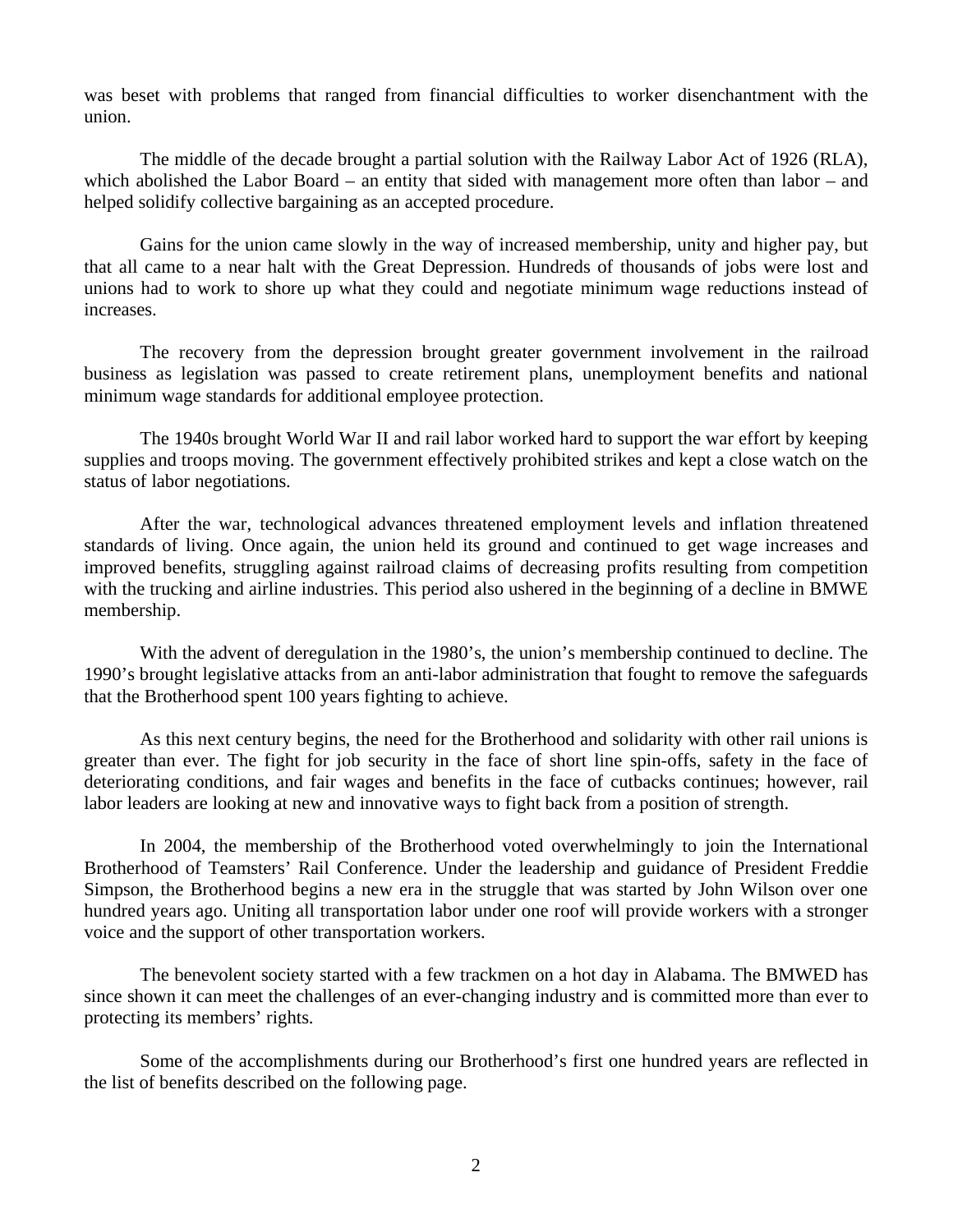## BMWED ACCOMPLISHMENTS

- − Right of Representation
- − Protection Against Discrimination
- − Rules Agreements
- − Eight-Hour day
- − Overtime Pay
- − Retirement Benefits
- − Unemployment Benefits
- − Sickness Benefits
- − Paid Vacations
- − Forty-Hour Week
- − Union Shop
- − Holiday Pay
- − Health Insurance
- − Life Insurance
- − Accidental Death, Dismemberment and Loss of Sight Benefits
- − Improved Wage Rates
- − Job Security
- − Travel Time and Away-from-Home Expenses
- − Off-Track Vehicle Accident Insurance Coverage
- − Jury Duty Pay
- − Check-Off of Dues
- − Supplemental Sickness Benefits
- − Dental Insurance
- − Early Retiree Major Medical Benefits
- − Bereavement Leave
- − Personal Leave
- − Safety Legislation and Regulation
- − Vision Care

In addition, substantial improvements in hourly rates of pay for our members have been negotiated by our Brotherhood and are reflected in the average hourly rates set forth below in three-year increments:

| $2003 - 19.10$ | $1988 - 13.09$ | $1973 - 4.68$ |
|----------------|----------------|---------------|
| $2000 - 17.93$ | $1985 - 12.02$ | $1970 - 3.28$ |
| $1997 - 16.06$ | $1982 - 10.80$ | $1967 - 2.83$ |
| $1994 - 14.40$ | $1979 - 7.92$  | $1964 - 2.46$ |
| 1991 – 13.62   | $1976 - 6.02$  | $1961 - 2.28$ |
|                |                | $1958 - 2.08$ |

The current goals of the Brotherhood remain basically the same, namely protecting the jobs of our members and improving wages, benefits and conditions of employment.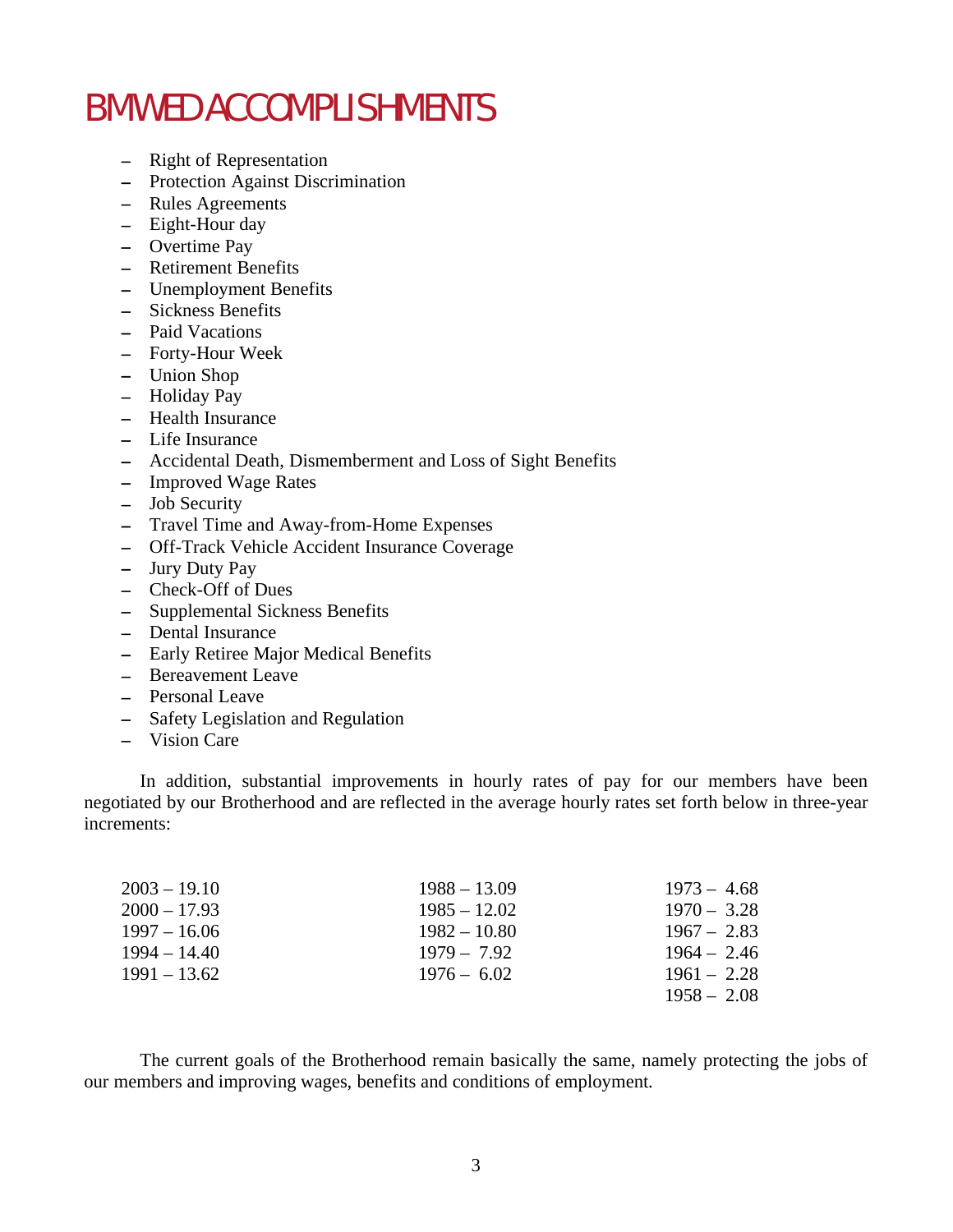# HOW OUR BROTHERHOOD FUNCTIONS

Our Brotherhood must function in many places and on many levels to represent our members as fully as possible. On any given day, National Division Officers may be meeting with Government officials in Washington, D.C., System Division/Federation Representatives may be negotiating seniority and work rules with their respective carrier officials, or a Lodge Local Chairman may be representing a member at a grievance hearing.

To enable our Brotherhood to function on several levels at the same time, a structure was developed through a Constitution and Bylaws. The principal segments of this structure are National Division, System Divisions or Federations and the Local Lodges.

To complement this structure, five regions were established in the United States with a vicepresident assigned to each. Each region is also represented by a member elected to the National Division Executive Board. Within each of these regions, a Regional Association was organized to enable the System Officers to meet, discuss and take action on matters of mutual interest.

In addition to the Regional Associations, a National Association of National Division and System Officers meet at least once per year to develop strategies for collective bargaining and membership representation. The National Association is charged with assisting the collective bargaining interests of the Brotherhood.

## NATIONAL DIVISION

The sovereign body of the Brotherhood is the National Division, as outlined in Articles I and II of the Bylaws. Its Officers are elected every four years during the Convention of the National Division, which is comprised of delegates elected by each Local Lodge in the United States. The National Division has absolute and final jurisdiction over all matters pertaining to the Brotherhood, and the administrative, executive and judicial authority of our Brotherhood is vested in the National Division President, Secretary-Treasurer, five Vice Presidents and the Executive Board in between Conventions.

The BMWED Headquarters is located in Southfield, Michigan and contains the offices of the National Division President, National Division Secretary-Treasurer, and various departments under their jurisdiction.

## National Division President and President's Departments

The National Division President exercises supervision over the affairs of the Brotherhood and presides at all sessions of the National Division. Below are the departments that fall under the jurisdiction of the President: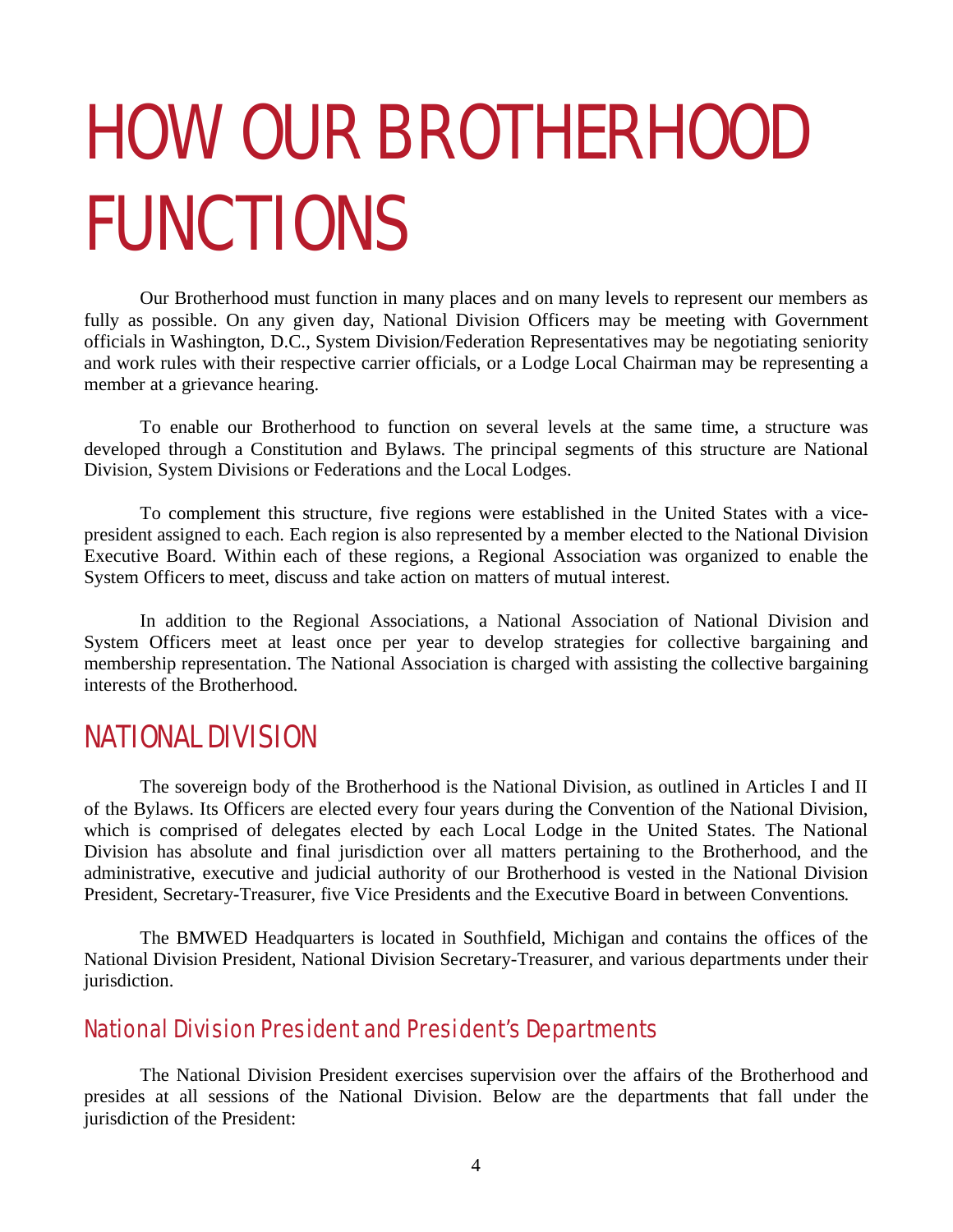#### National Legislative Department

The National Legislative Department is located in Washington, D.C. The Department Director and staff monitor and report to the President all governmental and congressional activities affecting the Brotherhood, and lobbies for or against legislation. The Director of the National Legislative Department and the IBT Director of Government Affairs jointly direct the activities of the various BMWED State Legislative Directors.

### Department of Strategic Coordination and Research

Duties of the Department include gathering and compiling statistics in the U.S. to be used in wage negotiations, conferences or hearings before arbitration boards, or other constituted bodies when instructed to do so by the President. The Department also coordinates and assists in the negotiation, administration and application of collective bargaining agreements at the national and system levels, as well as providing the National Division President and Vice Presidents with assistance on various matters of importance to our Brotherhood.

### Department of Safety and Education

The Department is responsible for the development and implementation of educational programs and materials designed to meet the needs of our Brotherhood. Additionally, the Department provides safety instruction to Brotherhood members and participates in rule-making and other proceedings related to safety regulations promulgated and administered by state and federal agencies.

### Organizing Department

The Department is responsible for assisting the National Division, System Divisions/Federations and Local Lodges in organizing employees of non-union employers into the BMWED.

#### Communications Department

The Department is responsible for the production of the BMWED *Journal*, the development of press releases and news releases, and the maintenance of the National Division website.

#### Arbitration Department -Chicago

Located in the Chicago Office is the BMWE Member of the National Railroad Adjustment Board (NRAB), an Assistant to the President and other Staff Assistants. The duties of the BMWED Arbitration Department include representing BMWED before the Third Division of the NRAB, Public Law Boards, and Special Boards of Adjustments. These boards act as a conduit for the progression of claims and grievances to their final adjudication.

The duties of the Assistant to the President and the Chicago office staff include reviewing each individual claim, which has been referred to them after proper progression through the required levels of appeal. After considering all the facts, rules of the agreement, and precedent on the issue, a determination is made to either return the claim to the system Federation/Division, or prepare a submission for the progression of the claim to final arbitration. The Chicago office staff represents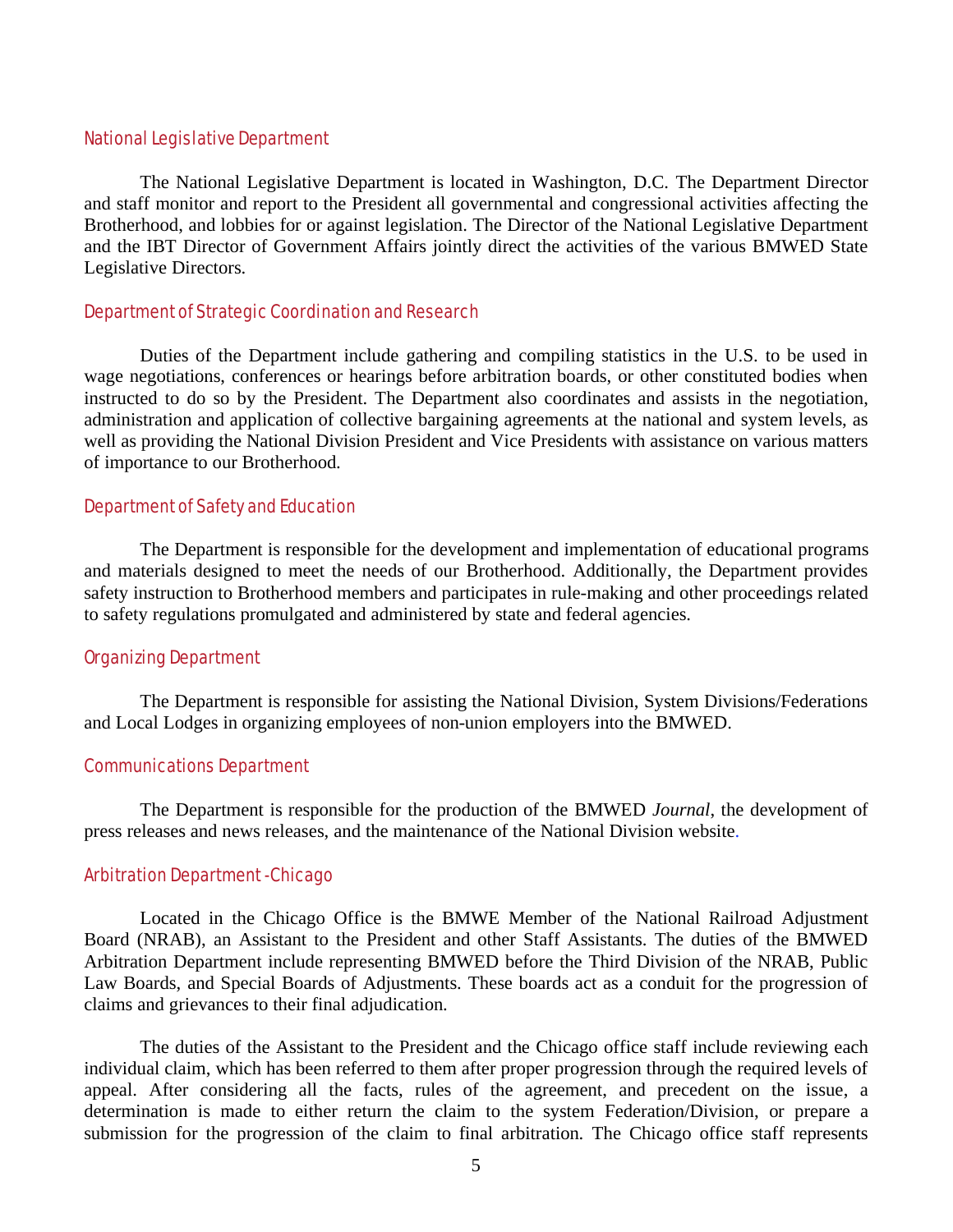member's claims and grievances before thee NRAB or other tribunals for final adjudication. The Assistant to the President also contributes to the negotiation of collective bargaining agreements both nationally and locally.

## National Division Secretary-Treasurer

The National Division Secretary-Treasurer is the chief financial officer of the Brotherhood and is responsible for the receipt and disbursement of the Brotherhood's funds. The National Division Secretary-Treasurer maintains and preserves all financial and membership records and serves as the Superintendent of the Death Benefit Department. Below are the services provided by the Secretary-Treasurer:

## Membership Services

This Department is responsible for accounts receivable, dues and assessment monies, and preparing funds for deposit. In conjunction with the Data Processing Department, it supervises and handles the various check-offs, Lodge and System receipts, Death Benefit claims, standings, Merit Award requests, and all correspondence relating to membership records.

## Financial Services

This Department maintains a complete record of all payroll and expense disbursements for the National Division, the System Divisions or Federations, and Local Lodges in compliance with U.S. Treasury, Department of Labor, and Internal Revenue Service requirements.

#### Reporting Services

This Department is responsible for reviewing all audit reports submitted by the Local Lodges and System Divisions or Federations. This Department also assists in meeting LMRDA reporting requirements. This includes processing Local Lodge and System Division/Federation LM-3s, LM-2s and the IRS Group Return 990s. The Department also assists with seminars for Local Lodge Secretary-Treasurers.

## Field Auditors

The Secretary-Treasurer's Department employees field auditors, each assigned to geographical areas within the United States. Their duties are to audit each Lodge as frequently as possible and to assist Local Lodge Secretary-Treasurers in filing all required reports.

## National Division Vice Presidents

Each of the five regions of the United States elects a Vice President. The five regions are the Northwest, Northeast, Western, Southwest, and Southeast. The Vice Presidents work under the direction of the President and their duties include visiting and instructing Local Lodges and assisting the General Chairmen in the conduct of their various functions.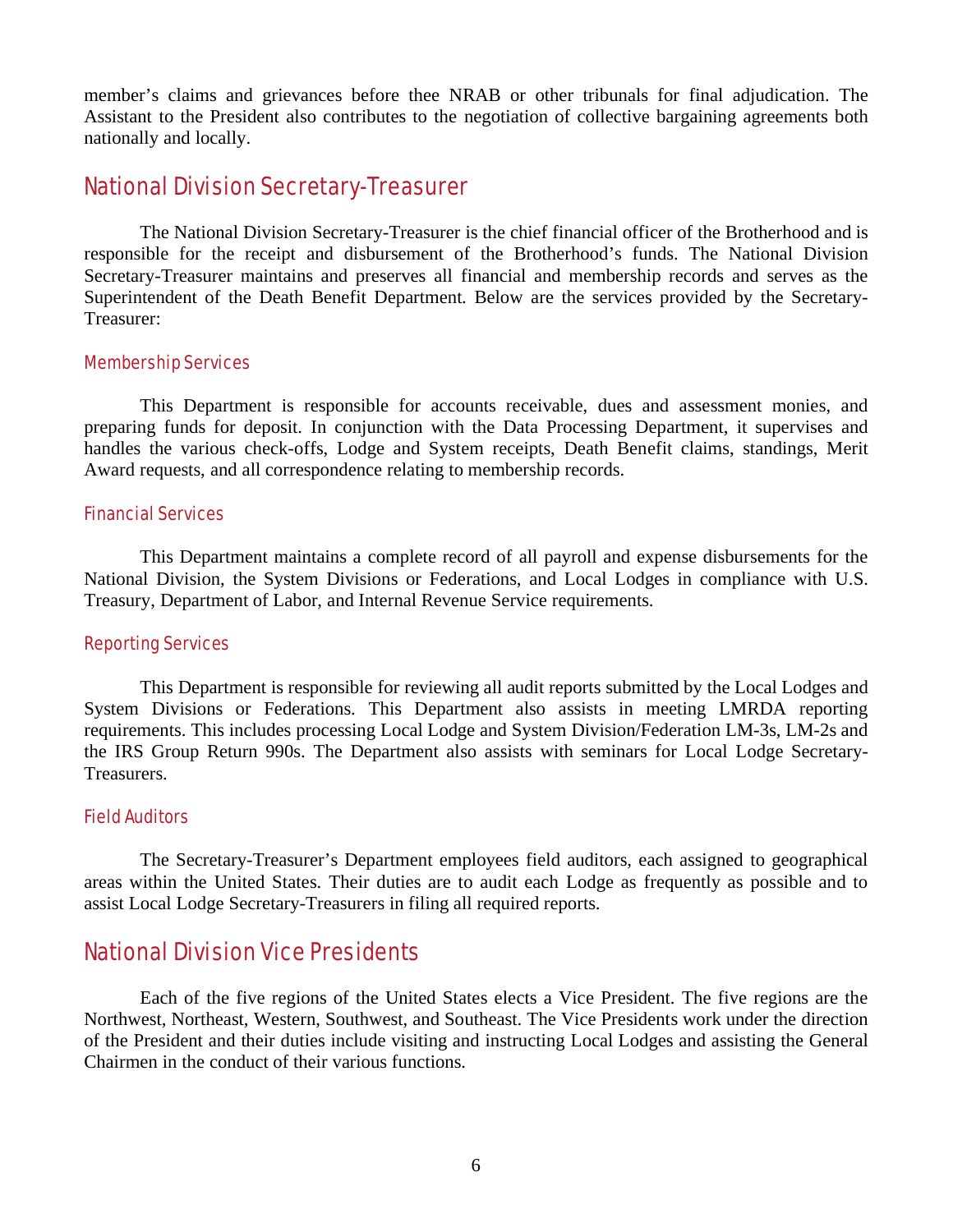## National Division Executive Board

The National Division Executive Board supervises the general welfare of the Brotherhood. One of its duties is to audit the accounts of the National Division each quarter. A certified public accountant is employed by the Board for this purpose. Three members of the Board act as Trustees for our Brotherhood and all real estate owned by our Brotherhood is held in the names of these Trustees.

## System Divisions and Federations

System Divisions or Federations provide membership representation through coordination with the Local Lodges under their jurisdiction. It is their responsibility to handle the many issues brought to them by those they represent. Day-to-day activities of the System Divisions/Federations are supervised by a General Chairman elected at a Convention or Joint Protective Board meeting.

## Joint Protective Boards

Joint Protective Boards exert their authority through the adoption of a Constitution and Bylaws, which specify the number of members on the Board and who those members will be. The Constitution and Bylaws, which they adopt, establish the procedures for the election of System Division/Federation officers and set the guidelines that these officers must adhere to when conducting the internal affairs and business of the System Division/Federations. Further, this Board decides how the Local Lodges under its jurisdiction are represented within the System Division/Federation.

## General Chairman

The responsibilities of the General Chairman include the execution and filing of any reports to Federal or State authorities, the interpretation of the System Division/Federation's Constitution and Bylaws, and the negotiation, application and enforcement of contracts under which the System's constituents work.

## Local Lodges

Local Lodges form the direct link between the member and the Brotherhood, and are the grassroots segment of the organization. Regular meetings are held by most Lodges at which information is passed onto the membership and the affairs of the Brotherhood are discussed and acted upon. The members of the Lodges elect their own Officers as well as the delegates who will represent them at National Division and System Division/Federation Conventions to determine policies, adopt laws to govern activities, and elect National Division and System Officers and State Legislative Directors.

## Lodge President

The general affairs of the Lodge are overseen by the Lodge President. The Lodge President presides over Lodge meetings, preserves decorum and decides all questions of order subject to an appeal to the Lodge members. The President is also responsible for seeing that a correct audit of the Secretary-Treasurer's books is made by the Auditing Committee. The President appoints all committees, except the Auditing Committee and the Grievance Committee, which are elected. The President also casts the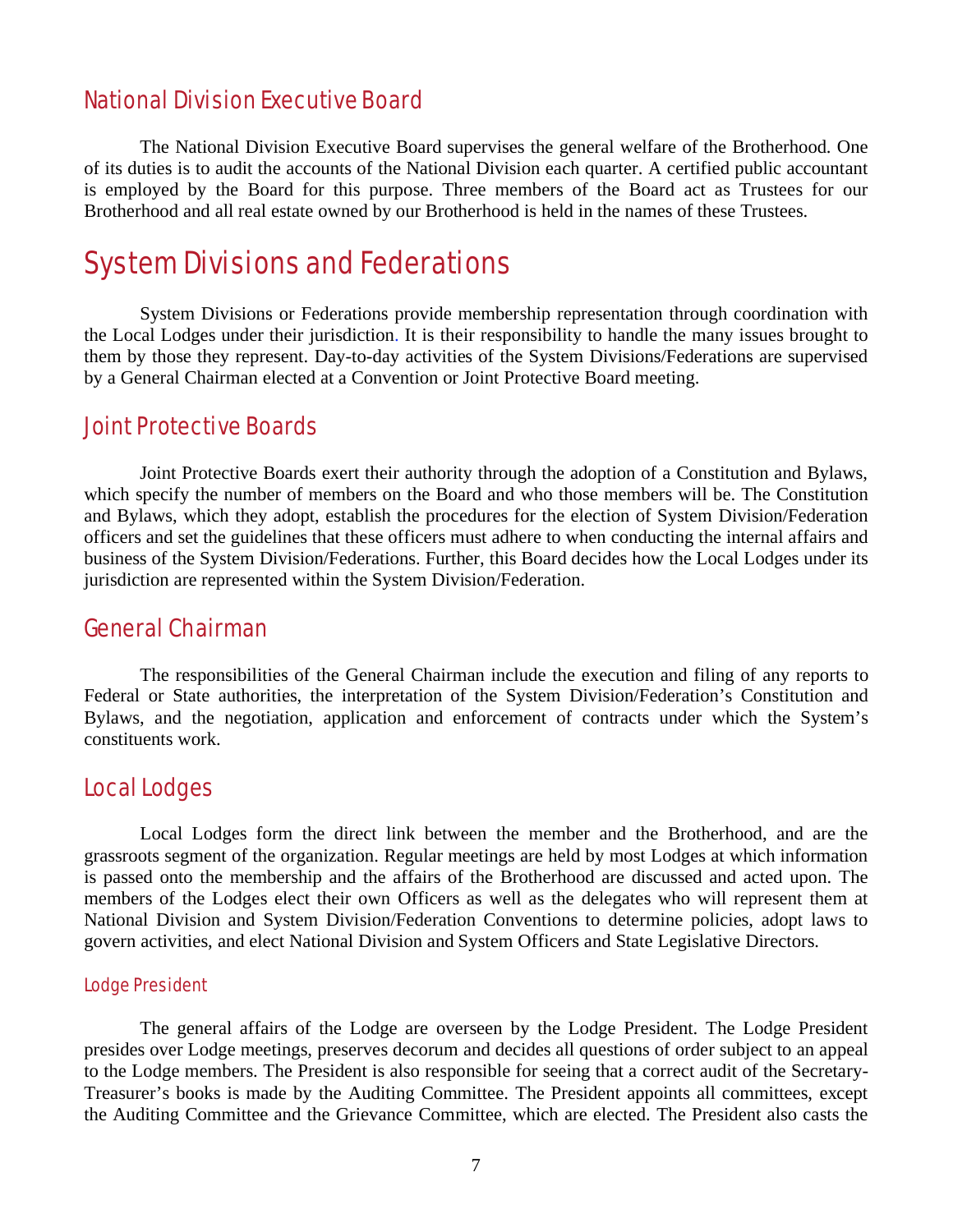deciding vote on all questions in case of a tie vote. Finally, the President assists in the execution and filing of any required reports and maintenance of Lodge records required by law.

## Lodge Vice President

The Vice President assists the President in the performance of various duties and presides over all Lodge meetings in the absence of the President.

## Lodge Secretary-Treasurer

The financial and business affairs of the Lodge are handled by the Secretary-Treasurer. The Secretary-Treasurer receives all communications, conducts the correspondence and has charge of the seal and records of the Lodge. Additional responsibilities include keeping a correct account between the Lodge and the System Secretary-Treasurer and/or National Division Secretary-Treasurer. A Lodge is not permitted to contract or incur any obligation of any kind beyond the extent of the Lodge's funds and current income of the Lodge. The money and property of the Lodge may only be used for the benefit of the Lodge and not for the personal gain or profit of an Officer or member.

### Lodge Recording Secretary

Typically, this position is combined with the Secretary-Treasurer's position. The Recording Secretary keeps a true and correct record of the proceedings of each meeting of the Lodge and reads the same at the next meeting for action thereon. The Recording Secretary also reads all communications from the National Division, System Division/Federation, or other sources that are of interest to members.

### Lodge Auditing Committee

The members of the Auditing Committee have the responsibility of examining the financial affairs of the Lodge. They meet and audit the Lodge books not later than thirty days after the end of each quarter.

## Lodge Grievance Committee

The Officers of the Grievance Committee perform such duties as are prescribed in the Constitution and Bylaws which includes assisting the Local and/or Division Chairmen in the discharge of their duties. Each System Division/Federation has established procedures for the handling of claims and grievances, which are best suited to the needs of their membership.

## National Division Convention

The National Division Convention is held every four years. Each Lodge is entitled to send a delegate or alternate who must be eligible and elected in accordance with National Division Bylaws and the Merger Agreement. The purpose of the National Division Convention is to review the work and accomplishments of the Brotherhood, consider legislation for the benefit and advancement of the membership, amend the Constitution, elect officers, and act upon such other business as may properly come before it.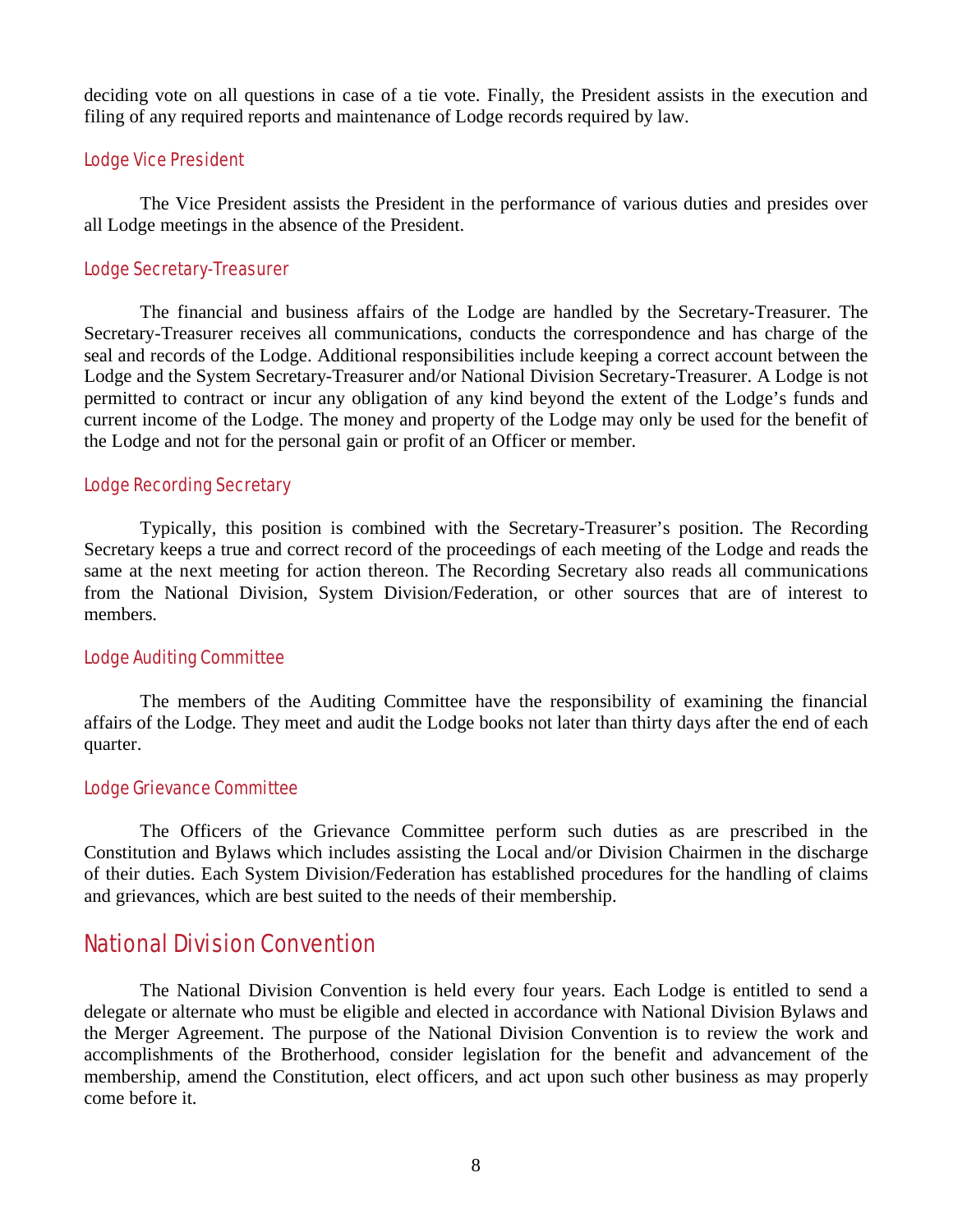## System Division/Federation Conventions or Joint Protective Board Meetings

System Conventions or Joint Protective Board meetings are conducted in accordance with their respective Bylaws and, therefore, may vary from System to System. The Bylaws governing each System explain the manner in which the System is required to function and prescribes rules for the election of Joint Protective Board Members and System Officers. It also sets forth the duties and obligations of the members and officers of the System.

## National Division Bylaws

The National Division Bylaws sets forth the duties of Local Lodge Officers, the election process, the duties of all National Division Officers and the manner in which the business of the National Division, System Divisions/Federations and Local Lodges is to be conducted. The Bylaws are also in accordance with the Constitution of the International Brotherhood of Teamsters. Copies of the National Division bylaws are available to members through the National Division office.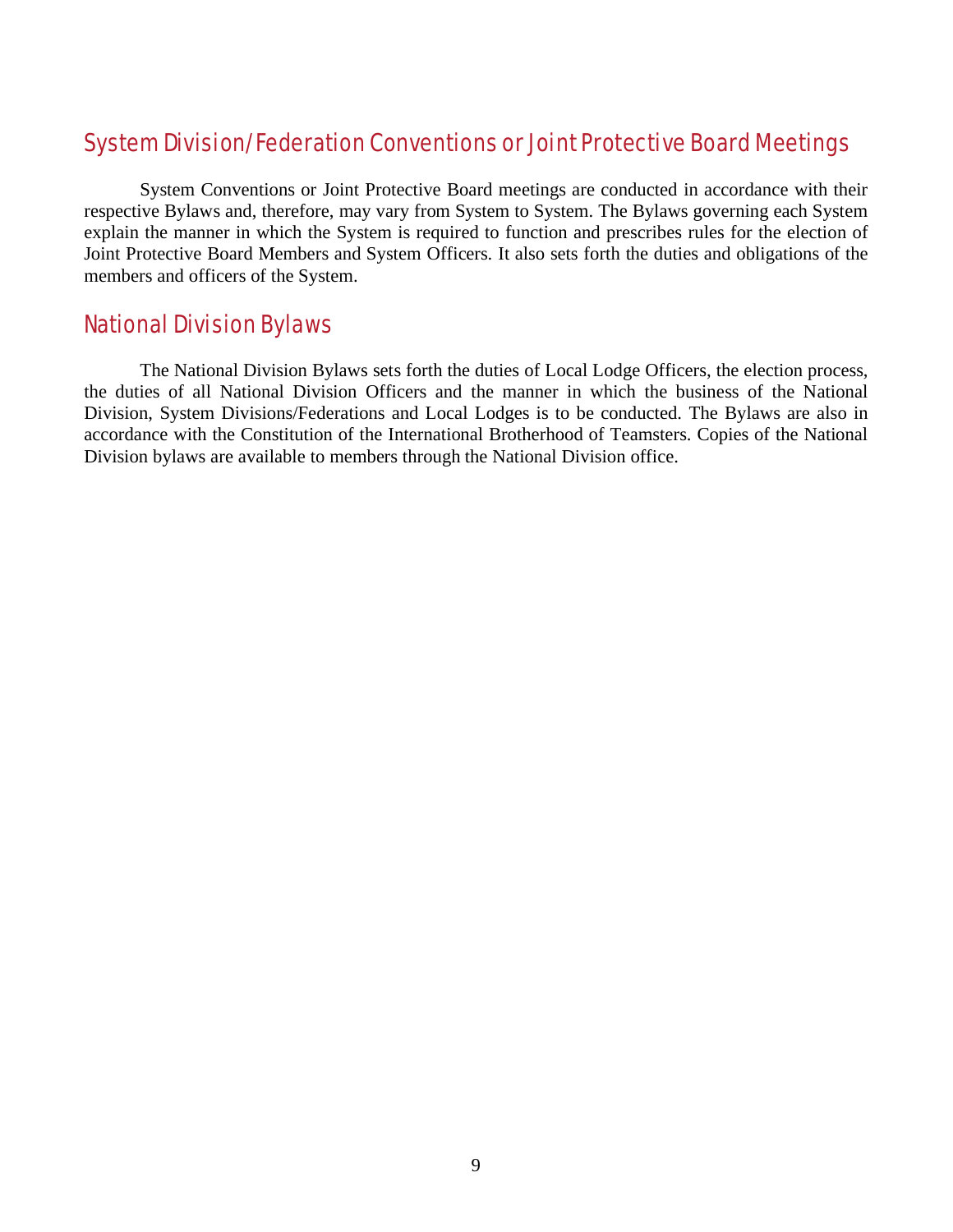## ORGANIZATIONAL CHART OF THE BMWED



# RANK AND FILE MEMBERSHIP